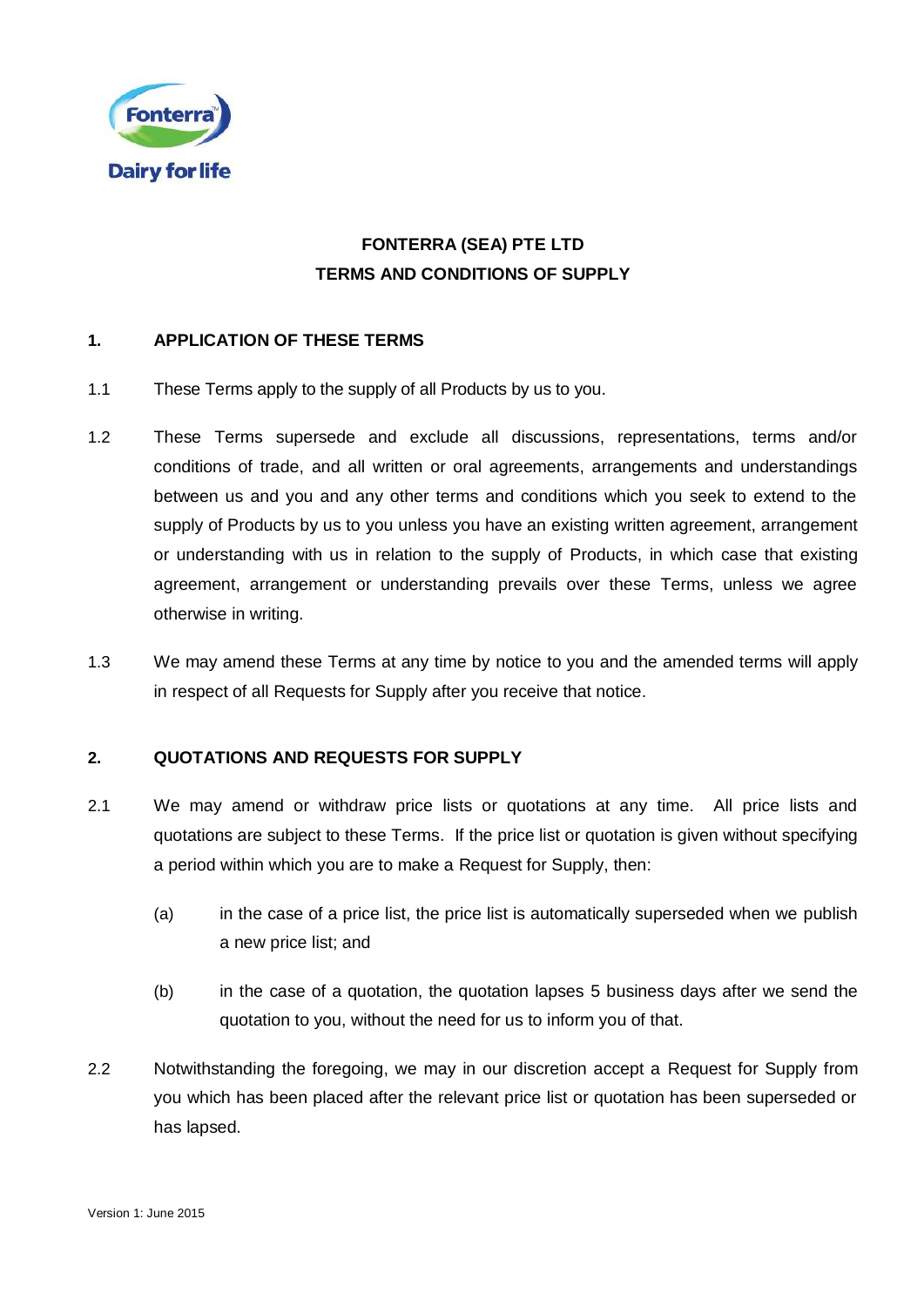2.3 Neither these Terms, nor any price list or quotation given by us, constitute an offer (capable of acceptance) or an agreement by us to supply the Products to you. Each Request for Supply placed by you is an offer to purchase the relevant Products subject to these Terms. We may in our discretion accept or reject any Request for Supply made by you.

#### **3. CONTRACT CONFIRMATION**

- <span id="page-1-0"></span>3.1 An agreement for the sale of Products on these Terms will be formed once Fonterra confirms its agreement to sell you those Products by issuing a Contract Confirmation to you or, in the absence of a written Contract Confirmation, by Delivery of the relevant Products to you. You agree that the relevant written Contract Confirmation or, in the absence of a written Contract Confirmation, Delivery, will be evidence of the details of your Request for Supply.
- 3.2 Once an agreement for the sale of Products has been formed under clause [3.1,](#page-1-0) we are entitled to invoice you for all of the relevant Products in accordance with clause 8, irrespective of whether you subsequently submit shipping/delivery requests, purchase orders or similar requests in respect of those Products
- 3.3 After discussion with you, we may from time to time enter into agreements with third parties under which those third parties will Supply part or all of the Products referred to in a Contract Confirmation. In such circumstances, the Products Supplied under these Terms may not have been manufactured in New Zealand and/or by us.
- 3.4 Unless otherwise agreed in writing, reference to weights, quantities or other measures in relation to Product packaging are references to that weight, quantity or other measure within a variance of plus or minus 1%.

## <span id="page-1-1"></span>**4. PRODUCT SHIPMENT**

- 4.1 Subject to the remainder of this clause [4](#page-1-1) and clauses [8.12](#page-8-0) and [11.16,](#page-15-0) we will Supply Products to you in accordance with these Terms and:
	- (a) where we have agreed a Shipment Schedule, in accordance with the Shipment Schedule and so that the relevant Products are Supplied no later than 30 days after each specified Shipment date (and no earlier than 20 days before such date); or
	- (b) in the absence of any agreed Shipment Schedule, so that all Products have been Supplied no later than 30 days after the expiry of the Expected Shipment Period specified in the Contract Confirmation. We will use reasonable endeavours to Supply the Products to you at an even rate across the Expected Shipment Period.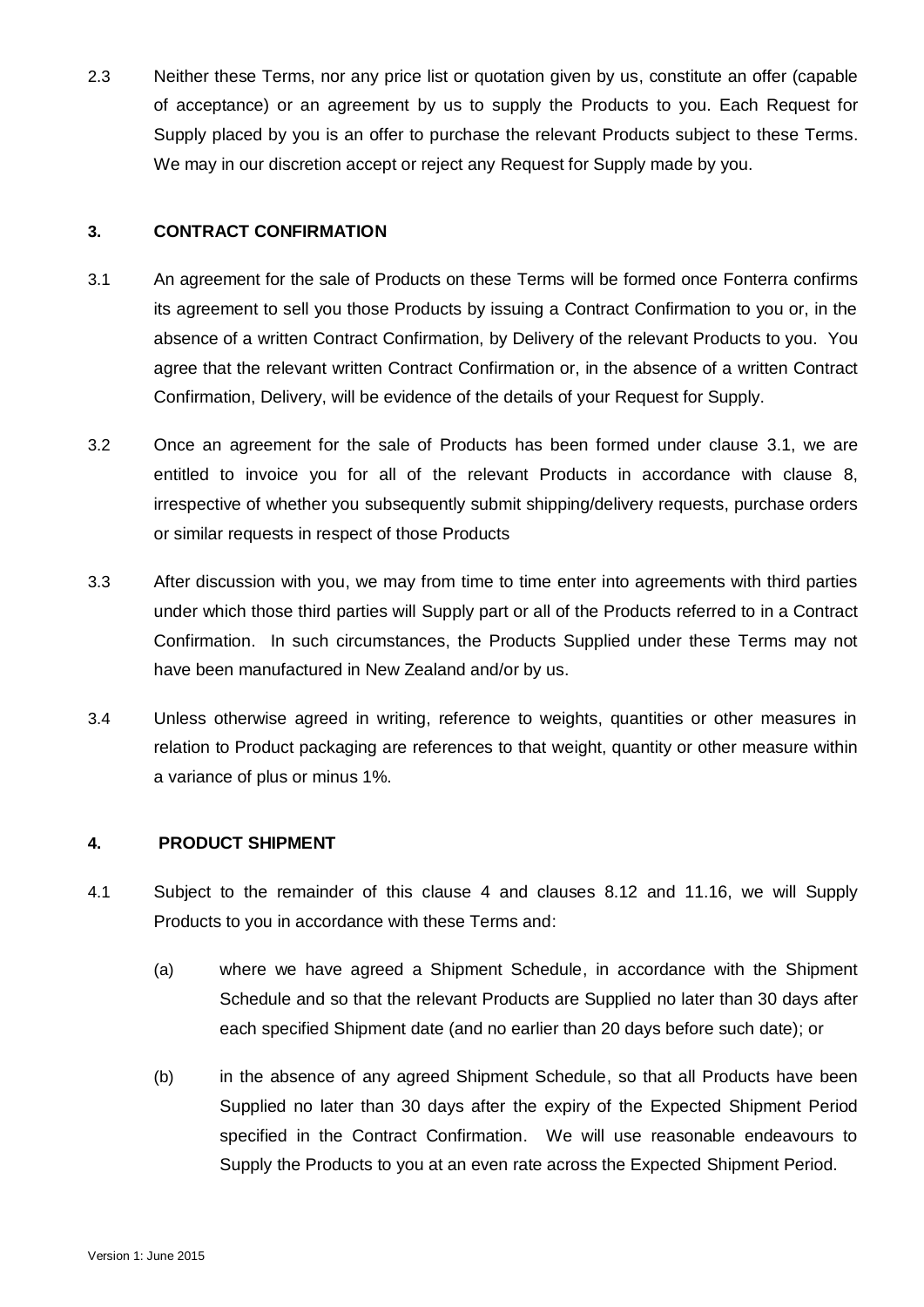- 4.2 Without limiting clause 11.16, if we are not able for any reason to Supply a Product referenced in the Contract Confirmation, we may, at our option:
	- (a) Offer to Supply you a substitute product having specifications which are not materially lower than the Specifications of the Product referenced in the Contract Confirmation; or
	- (b) offer to Supply you with an alternative product.

If you do not agree to us Supplying you with a substitute or alternative Product offered under this clause, we may cancel the relevant Shipment without liability.

- 4.3 Where the Products are to be Supplied by part or multiple Shipments, any failure by us to make any one or more of the Shipments or any claim by you in respect of any one or more Shipments will not affect our rights in respect of any Products already Supplied or that remain to be Supplied under a Contract Confirmation.
- 4.4 Unless the Incoterms Basis which applies to a Contract Confirmation provides otherwise, you shall be solely responsible for meeting (at your sole cost) all import and other regulatory costs and requirements (including those relating to consumer product safety) relating to the Products in a Shipment in the relevant territory or territories.
- 4.5 You should check all volumes Supplied against the Shipment documentation and lodge a claim with us within 30 days of being entitled to access the Products (whether you inspect them or not), otherwise you are deemed to accept that volume as correct on Delivery of the relevant Products.
- <span id="page-2-0"></span>4.6 We will round the quantity of Products in a Shipment up or down as necessary to ensure you receive full container loads of the relevant Products (or other applicable load unit), and the amount which you are required to pay for such Products as specified in the Contract Confirmation and/or Shipment Schedule for the relevant Products will be proportionately increased or decreased.Delivery of such a rounded quantity of Products over or under the amount of a Shipment will be deemed to constitute Delivery in respect of that Shipment.
- 4.7 If Shipment pursuant to your Contract Confirmation and/or Shipment Schedule becomes commercially impractical for us (in our reasonable opinion) then we may, after obtaining your agreement Supply the Products to a commercially reasonable substitute location or using a commercially reasonable substitute method of supply.. In no circumstances will we Supply on a consignment or similar basis. If you do not agree to us Supplying you with Products to a commercially reasonable alternative location, or by commercially reasonable alternate means, we may cancel the relevant Shipment without liability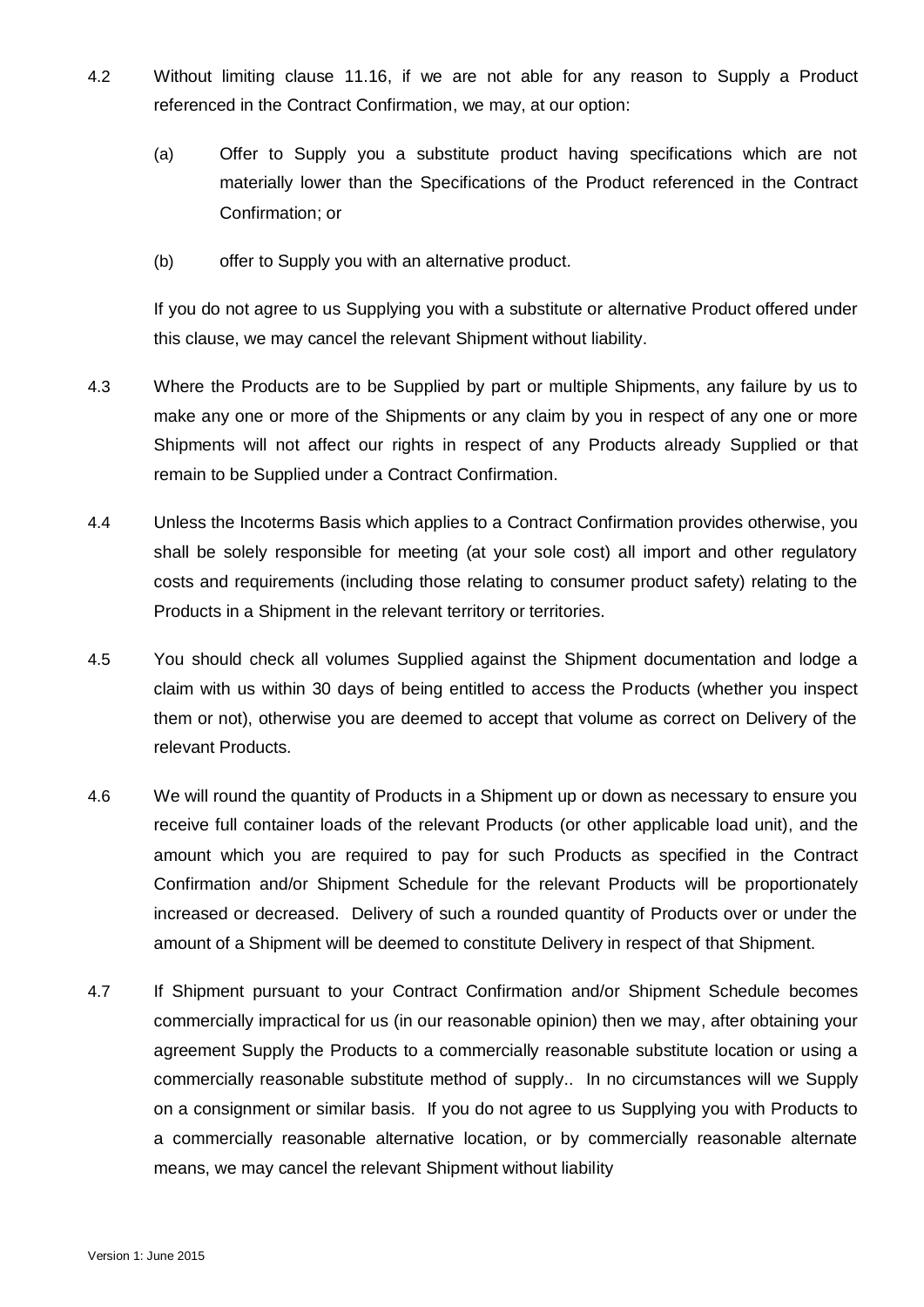- <span id="page-3-0"></span>4.8 Where we are unable to Supply in accordance with the timeframes set out in clause 4.1 (or any other applicable provision of these Terms) as a result of your acts or omissions, or if you are unable to accept a Shipment as, how, and where advised in your Contract Confirmation or Shipment Schedule or as otherwise scheduled or arranged by us for any reason (including where you decline to accept all or any part of the Shipment or delay in doing so), we may cancel the applicable Shipment or any part thereof, or any remaining Shipments under a Contract Confirmation without resulting liability, and resell or resupply the Products to a third party, and you will be liable for any loss incurred by us on that resale or resupply, as well as any storage, transport and other logistics costs and any other costs incurred by us. We may also charge you an additional business administration fee per Shipment affected and an additional warehouse administration fee per full or part container load (the amount of which will be reasonably determined by us). If any of the Products perish, become damaged or tainted, or are otherwise unsaleable ("**Damaged**") as a direct or indirect result of any such delay, or you being unable to accept a Shipment, you indemnify us for all costs and expenses incurred by us in connection with the Damaged Products (including arranging for transport and/or disposal). Products for the purposes of this clause [4.8](#page-3-0) includes any of your other property which we have consolidated with, or delivered in conjunction with, the relevant Shipment at your request.
- 4.9 If we supply products to you which do not form part of a Shipment or the Contract Confirmation, you will:
	- (a) hold those products for us as bailee;
	- (b) store those products appropriately and safely, and do your utmost to ensure those products are kept at the appropriate core storage temperature (and, if necessary, seek instructions from us as to the appropriate storage requirements and core storage temperature for the relevant products); and
	- (c) return those products to us or otherwise dispose of or deal with those products,

in accordance with our advice and at our cost.

#### **5. DEFECTS AND ACCEPTANCE**

- 5.1 You should inspect all Products Supplied and:
	- (a) notify us immediately upon being entitled to access the Products (whether you inspect them or not) of any claimed defects in any of the Products, or any other dispute in relation to the quality of the Products, which are, or ought reasonably to have been, apparent at that time, and lodge a claim with us within 30 days of such access to the Products; and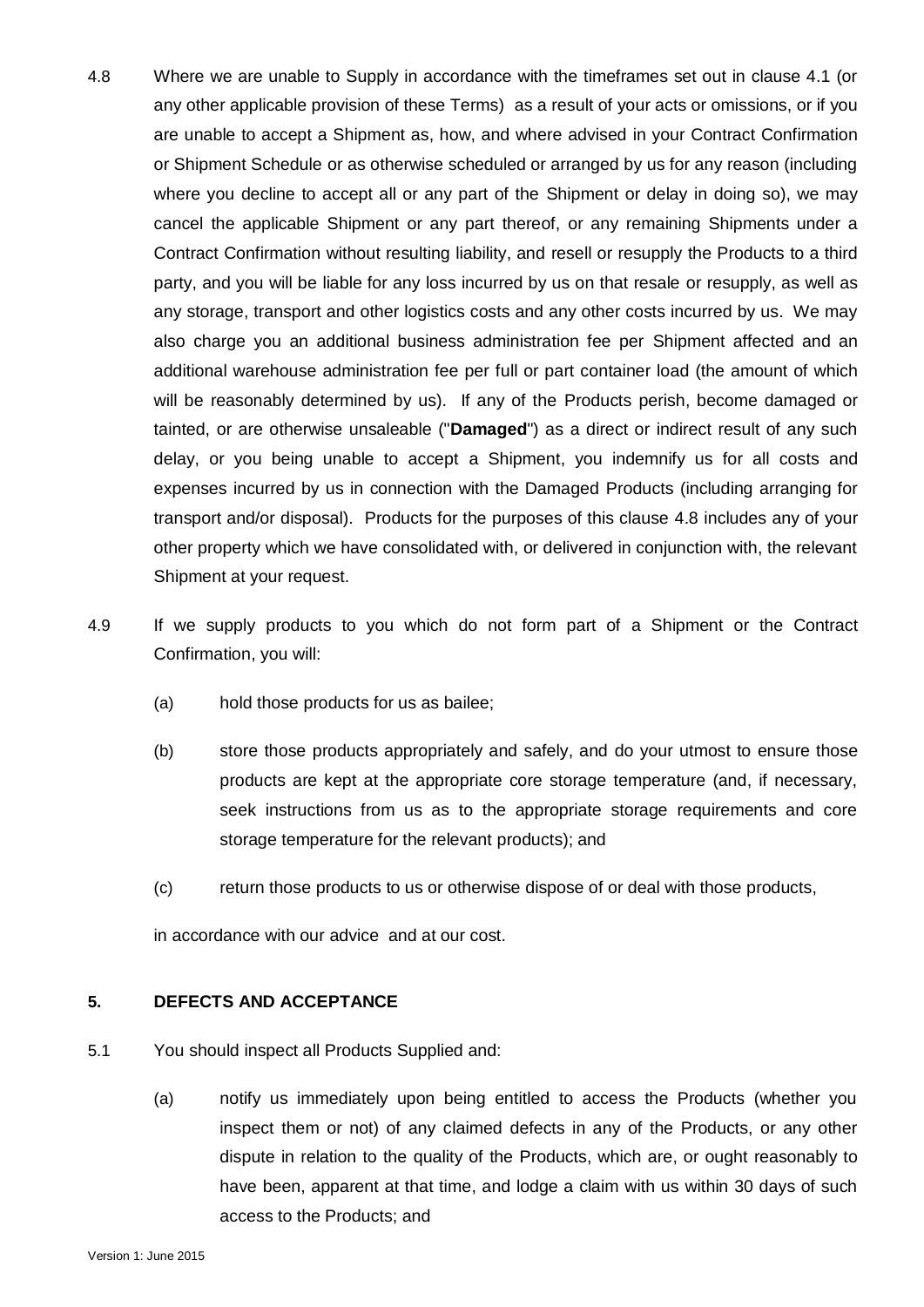- (b) notify us as soon as you become aware of any claimed defects in any of the Products, or any other dispute in relation to the Products, which becomes, or ought reasonably to have become, apparent at any time after you are entitled to access the Product but prior to the expiry date of the relevant Products, and lodge a claim with us within 30 days of becoming so aware.
- <span id="page-4-0"></span>5.2 If you believe that any Product is defective due to conduct for which we are responsible, you must keep the relevant Products stored separately from all others and in the state or condition in which they were Supplied to you until we have an opportunity to inspect them. You agree to provide all assistance that we reasonably request to assess your claim and, if we accept that we are responsible for defective Products then you will either destroy the Products or deliver them up to (or as directed by) us on our request. Clause [10.5](#page-11-0) then applies in respect of the relevant Products.
- 5.3 You acknowledge and agree that the burden of proof in respect of alleged defects in Products (or their packaging, storage or Supply), or in relation to the quality of the Products, rests with you.
- 5.4 You agree that we are not liable for any defect in or damage to Products or their packaging or storage, or in relation to any other dispute in respect of the Products (and those Products will be deemed to have been Delivered and Supplied by us and accepted by you in compliance with these Terms):
	- (a) if you do not advise us of that issue within the time periods provided in these Terms, and include in your notice full details of the Products, the alleged defect or damage and all documents associated with the relevant Shipment, or if you fail to comply with clause [5.2;](#page-4-0)
	- (b) to the extent you have done anything that could have caused or contributed to the claimed defect;
	- (c) if you settle or compromise a claim by a third party concerning such Products without our involvement and prior written consent;
	- (d) subject to the Incoterms Basis, occurring whilst in transit with a third party (whether or not a common carrier) even if we arranged for that third party to transport the Products and Delivery or Supply has not occurred;
	- (e) if you do not reasonably assist us with our enquiries concerning your claim;
	- (f) if the Products have not been stored, cared for or used in a proper manner, including if the Products have not been properly stored by you at the appropriate core storage temperature;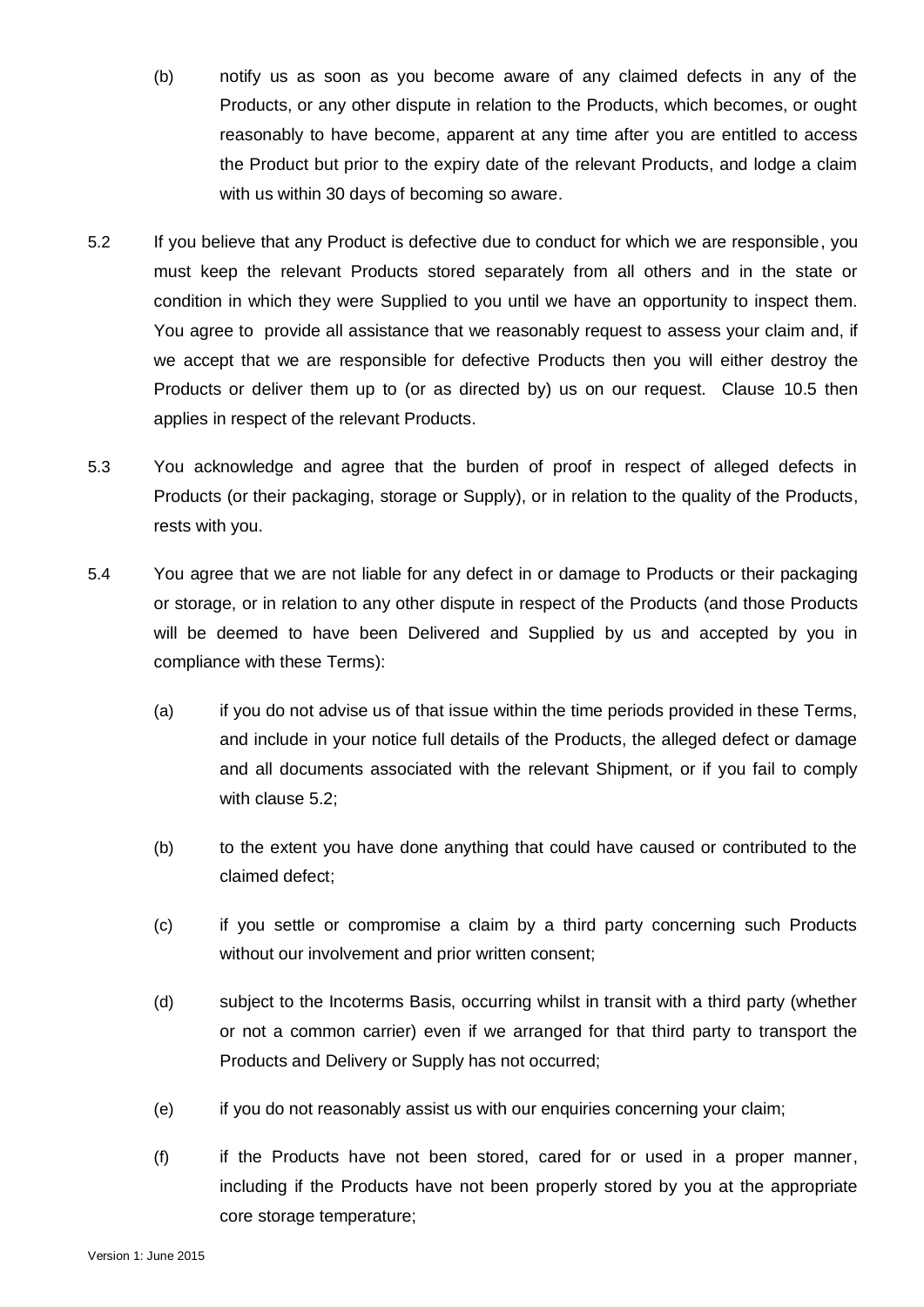- (g) if the Products are incorporated into, mixed with or affixed to any other products, or used in any process; or
- (h) which arises after the expiry date of the relevant Products.
- 5.5 You need to co-operate with us in relation to any recalls or withdrawals from sale of Products for any reason (including, at our cost, if we Deliver a defective Product) with the objective being to optimise your and our reputation and goodwill whilst ensuring public health and safety is maintained at all times.

#### **6. RISK AND TITLE**

- 6.1 Unless otherwise agreed by us in writing, risk in all Products passes to you on Delivery even though title may not. You are solely responsible for the storage, insurance and application of Products at and after Delivery.
- <span id="page-5-0"></span>6.2 Title in all Products remains with us until such time as full payment is made in clear funds for all amounts owing by you to us for all Products invoiced and/or Supplied by us (together with any interest under these Terms) from time to time. Until such time as title in the Products passes to you, we are entitled to require you at any time to immediately deliver up the Products to us (or as we direct).
- <span id="page-5-1"></span>6.3 You acknowledge that until such time as title in the Products passes to you, you:
	- (a) must keep the Products stored separately from all other goods and keep the Products insured for their replacement cost and
	- (b) must not pledge or in any way charge or encumber the Products by way of security for the indebtedness of you or any other person.
- 6.4 Notwithstanding clauses [6.2](#page-5-0) and [6.3](#page-5-1) above:
	- (a) You may sell, in the ordinary course of your business, any Products that are comprised in your inventory and that have been incorporated into the products you manufacture. However, any proceeds from such sale, or asset comprising an amount payable to you by a purchaser in respect of that sale, are held by you as a fiduciary and on trust for us to the extent their value does not exceed the amount you owe us under these Terms.
	- (b) You hereby grant us a security interest in each and every part of the Products (and any proceeds thereof) for any amounts owing by you to us from time to time, and for the performance by you of all your other obligations to us from time to time. To protect our security interest, you agree to allow us to register or otherwise perfect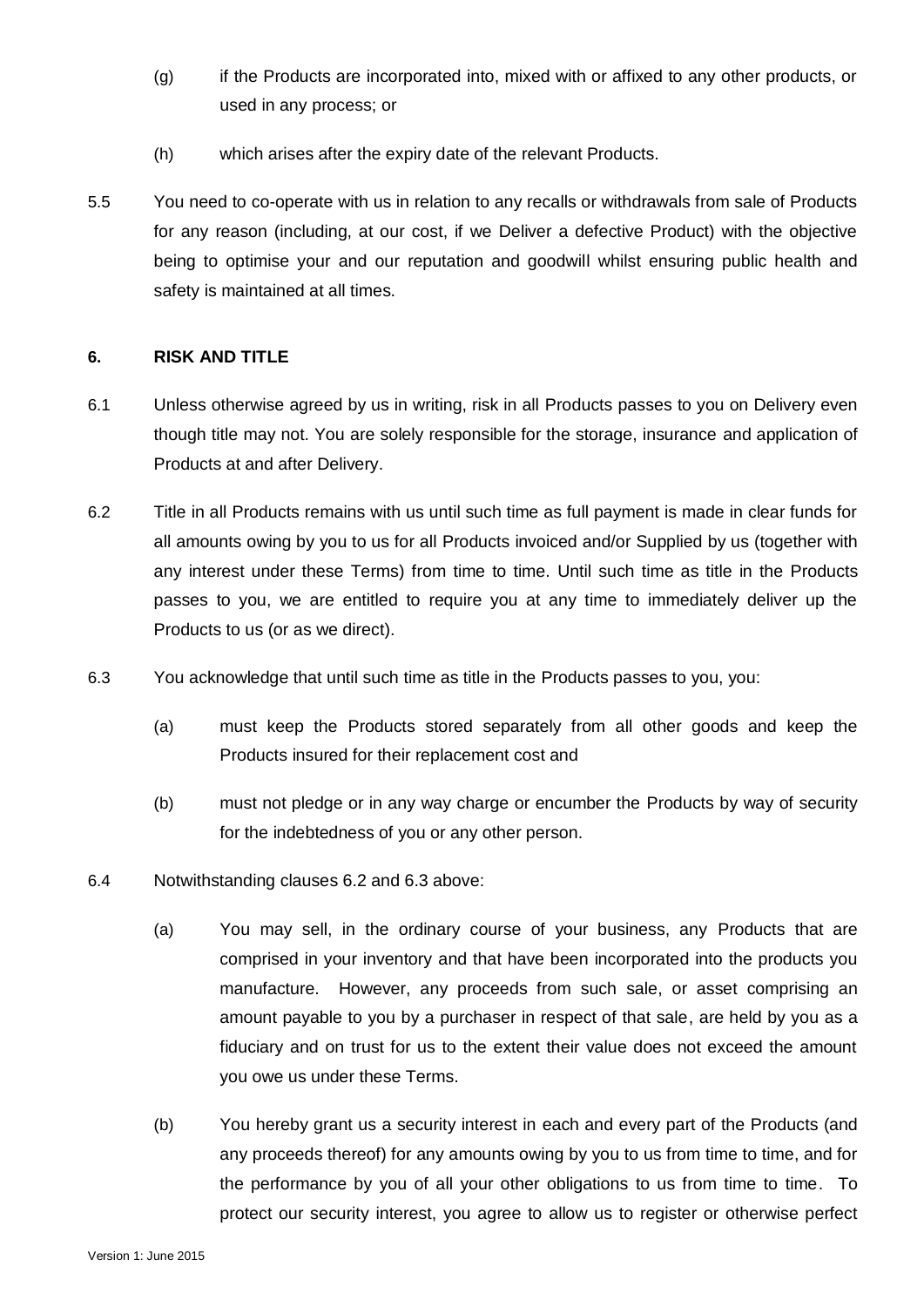our security interest as permitted by law in any relevant jurisdiction should we so wish. On our request, you agree to promptly give us all assistance and information (including signing any documents) as we request to enable us to register or otherwise perfect our security interest with the priority we require.

#### **7. PRICE AND TAXES**

- 7.1 All supplies of Product are on the Incoterms Basis.
- 7.2 Unless otherwise specified, the total amount payable for the Products purchased pursuant to each Shipment will be the aggregate of:
	- (a) the price for the Products, as set out in the Contract Confirmation and/or Shipment Schedule for that Shipment (being the price payable by you for Supply of the Products on the relevant Incoterms Basis), as increased or decreased pursuant to clause [4.6](#page-2-0) ; plus
	- (b) any additional amounts for any incidental services which you have requested from us, as set out in your Contract Confirmation and/or Shipment Schedule.
- 7.3 Unless otherwise specified by us or included within the Incoterms Basis:
	- (a) any reference to an amount payable or consideration to be provided in respect of a Shipment to be made by us that is governed by or otherwise connected with these Terms is a reference to that amount or consideration excluding applicable Sales Tax and Duty; and
	- (b) the amount to be paid or other consideration to be provided to us in respect of any Supply (including any Supply that is a supply for the purposes of Goods and Services Tax Act 1985) that is governed by or otherwise connected with these Terms must be increased by an amount equal to any Sales Tax and Duty that we are or will become liable to pay in respect of that Supply so that we retain, after payment of Sales Tax and Duty, the amount which we would have been entitled to receive but for our obligations to pay Sales Tax and Duty.
- 7.4 The Sales Tax and Duty will be due and payable by you on the date the payment in relation to which the Sales Tax and Duty is levied is due and payable under these Terms.

### <span id="page-6-0"></span>**8. INVOICING AND PAYMENT**

8.1 Where specific credit terms have been agreed with you , this clause [8](#page-6-0) will apply to you only to the extent that matters are not covered by those agreed terms.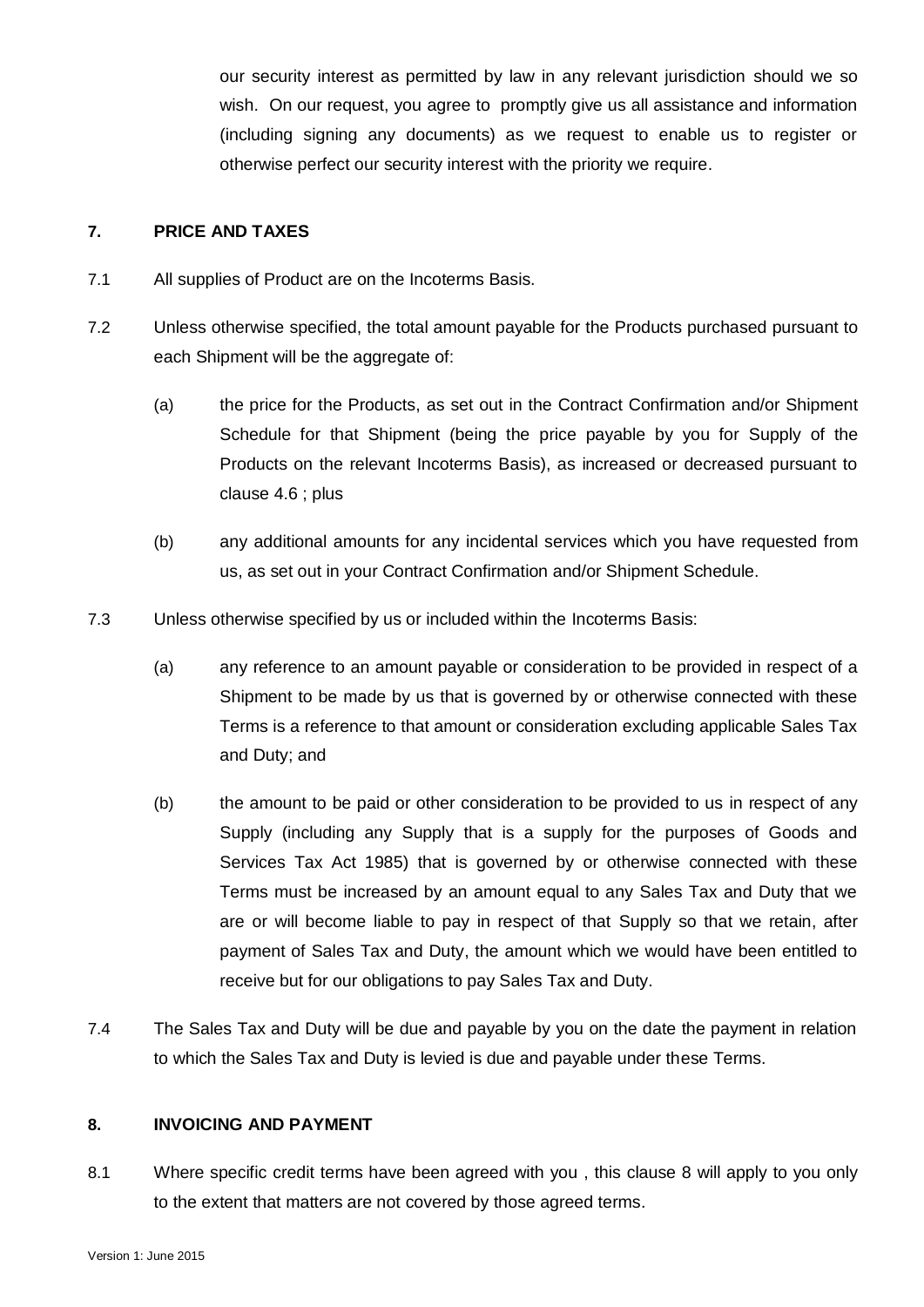- 8.2 Where payment for Products is to be:
	- (a) by letter(s) of credit ("**L/C**"), you must arrange for the L/C to be issued in favour of us in a form, content and from an issuing bank that are all acceptable to us in our absolute discretion;
	- (b) by documentary collection, documents will be tendered against payment ("**D/P**") subject to the ICC Uniform Rules for Collections which are in force from time to time; and
	- (c) supported by a bank guarantee or standby L/C, you must provide a first demand bank guarantee or standby L/C in a form and content and from an issuing bank that are all acceptable to us in our absolute discretion.

A deposit may also be required by us. Any payments made pursuant to the methods under this clause 8.2 shall be made net of any bank charges and must equate to the amount invoiced for the applicable Products.

- 8.3 Unless we otherwise specify in writing, we must receive any advance payment, L/C, bank guarantee, standby L/C or deposit before we will commence processing a Shipment. Notwithstanding the previous sentence, where we have agreed in writing that you will pay for Products based on the bill of lading date for those Products, we must receive payment by that agreed date. We may, without prejudice to our other rights, refuse to commence Supply of any Products unless you have duly complied with the relevant requirements.
- 8.4 Where we have not extended credit to you in writing, we will provide an invoice for the relevant price and fees applicable to each Shipment.
- 8.5 Payment of all invoices must be received on the earlier of the specified due date or within 14 days of invoice in full without deduction (except to the extent required by law), set-off or counterclaim. If you are required by law to make any deduction or withholding on account of tax from any sum payable to us under these Terms, then the sum so payable will be increased by you to the extent necessary to ensure that, after the making of such deduction or withholding, we receive and retain (free of any liability in respect of any such deduction, withholding or payment) a net sum equal to the sum that we would have received and so retained had no such deduction or withholding been made.
- 8.6 You must give us written notice within 7 days of receiving our invoice if you believe that the invoice is not correct. Your notice must include full details of the error(s) claimed by you. If you have not given us valid notice of the error(s) within 7 days of receiving our invoice, you must treat our invoice as correct. You must make payment of the undisputed amount due on any disputed invoice on the due date. If an invoice is not disputed and remains unpaid after the due date for payment, or if an invoice is disputed but the undisputed part of that invoice is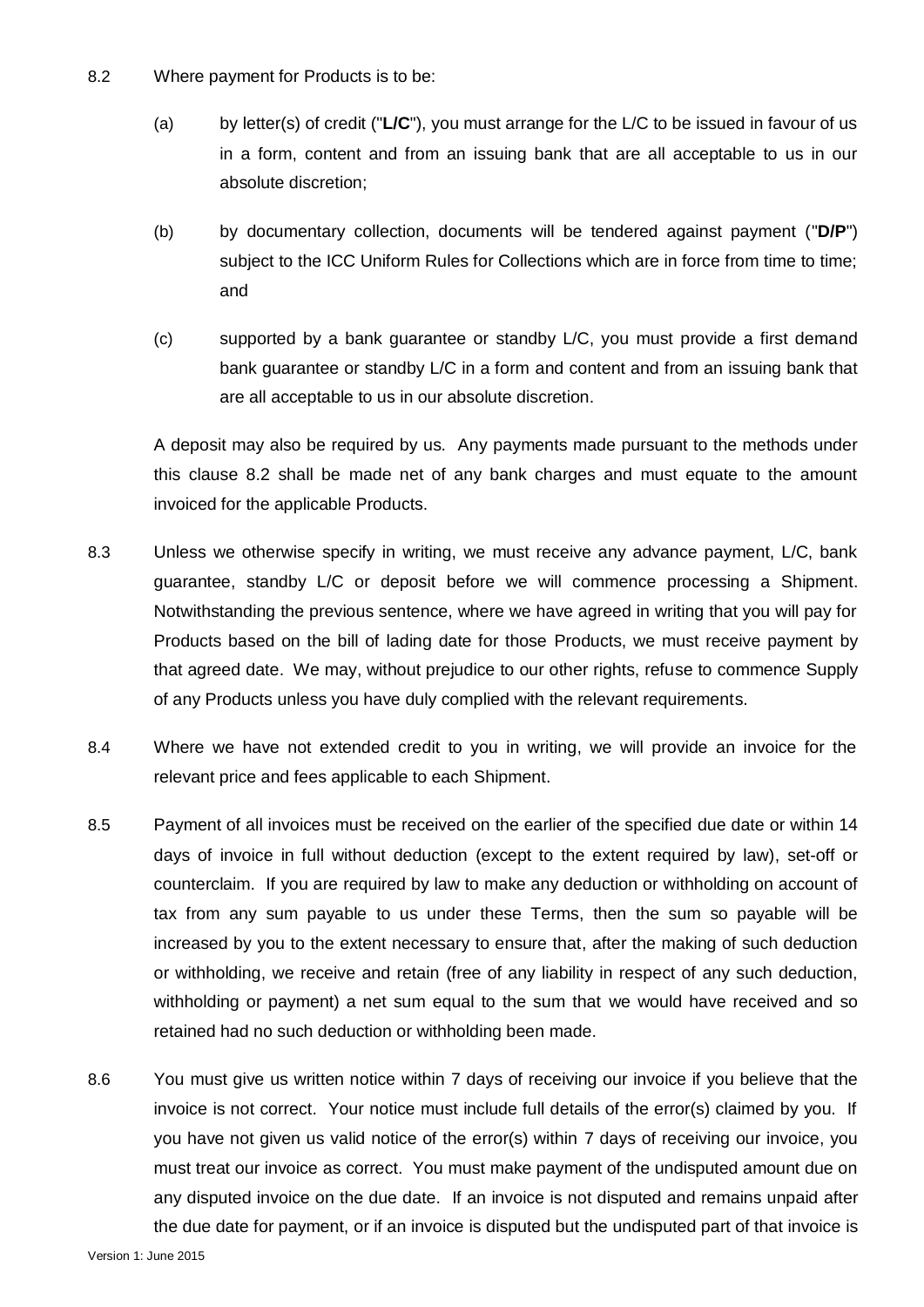not paid by the due date for payment, we can withhold or defer any future Shipment pending payment, or part-Supply having regard to the paid component. Once the dispute is resolved, you must pay to us within 14 days the resolved amount due.

- <span id="page-8-1"></span>8.7 Where we agree in writing, you may direct that one of your Related Companies pays for Products under these Terms on your behalf, in which case we will seek payment from that Related Company, and this clause [8](#page-6-0) will apply to that Related Company as well as to you. However, this clause [8.7](#page-8-1) does not relieve you of any of your obligations under these Terms, and, without limiting our other rights under these Terms, if your Related Company fails to make any payment in accordance with these Terms, you will promptly make such payment.
- 8.8 If for any reason we do not obtain payment in full (whether under L/C or D/P or otherwise) you remain liable to pay us the total amount payable for the Products under these Terms and all related charges (including our costs of recovering any amount due).
- 8.9 Without in any way limiting our other rights:
	- (a) we may charge a penalty interest calculated in accordance with the Fonterra penalty rate as notified to you from time to time (or, if less, the maximum amount permitted by law) on overdue accounts. Interest will accrue daily and compound monthly from the due date until payment has been received by us in cleared funds. Payments by you will be applied first to interest accrued and then to the overdue amount; and
	- (b) any collection charges, legal expenses (calculated on a full indemnity basis) and commissions or any other expenses incurred by us in attempting to recover from you any payment due to us are payable by you to us on demand by us.
- 8.10 If you owe us money for any reason and we owe you money in connection with these Terms, we may set off the amount you owe us against the amount that we owe.
- 8.11 We may, at any time, review any grant of credit to you and suspend or cancel such credit or require you to give whatever security we consider appropriate, in our sole discretion, and we may suspend any Shipment until that security is provided.
- <span id="page-8-0"></span>8.12 Any Supply delays and associated costs incurred due to a delay in any payment being received by us are your responsibility.
- 8.13 All references to amounts of money are references to the currency set out in the relevant Contract Confirmation or Shipment Schedule provided to you, or as otherwise agreed between us, and are payable in that currency. If for any reason an amount is paid to us in a different currency and on conversion into the relevant required currency (and after deducting any costs or expenses incurred in accepting those funds or their conversion) we realise an amount that is less than the amount due, you must immediately pay any further amounts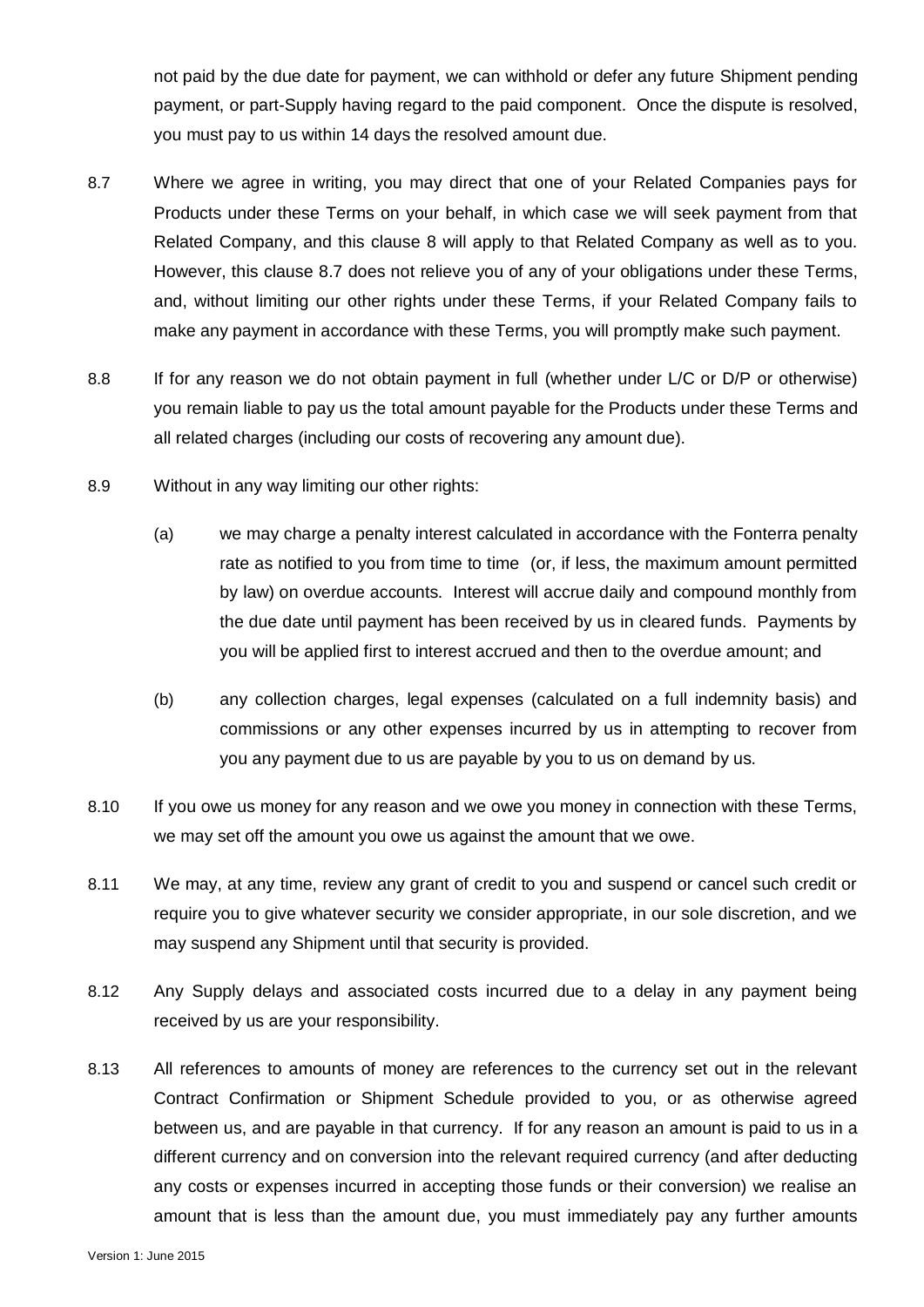necessary to ensure that we receive the full amount due in the relevant required currency (including after taking account of any further conversion that is required).

- 8.14 If we agree to electronically transmit to, or receive from, you any documents or information relating to these Terms (including invoices) (together "**Documents**"), the following provisions will apply:
	- (a) All Documents will be transmitted and received in accordance with standards specified by Fonterra from time to time.
	- (b) You will, at your own expense:
		- (i) provide and maintain the resources necessary to effectively and reliably transmit and receive Documents; and
		- (ii) implement security procedures which are necessary to ensure that transmissions of Documents are protected against improper access.
	- (c) Each party will maintain a record of data exchanged pursuant to this clause 8.14 for not less than 12 months following the Supply of Products to which the data relates and allow the other party reasonable access to that record on request.
	- (d) Each of us agrees that:
		- (i) a Document passing between us electronically in accordance with this clause 8.14 is deemed to be "signed" by the originating party; and
		- (ii) nothing in this clause 8.14 precludes us from exchanging paper documents, provided that where a Document is sent in both paper form and electronic form, the electronic form of the Document will prevail.

## <span id="page-9-0"></span>**9. DEFAULT**

- 9.1 If:
	- (a) we form the view that you have undergone a change of control or other change of circumstance, or you sell or transfer all or a material part of your business, assets or undertaking (or agree to do so), or we conclude that we would be dealing with a different party or subject to different commercial considerations if we were to continue dealing with you;
	- (b) you default in any payment due to us (including under these Terms) or we conclude that you are likely to, including where you are unable, or state that you are unable, to pay your debts as and when they fall due or where a liquidator, receiver, receiver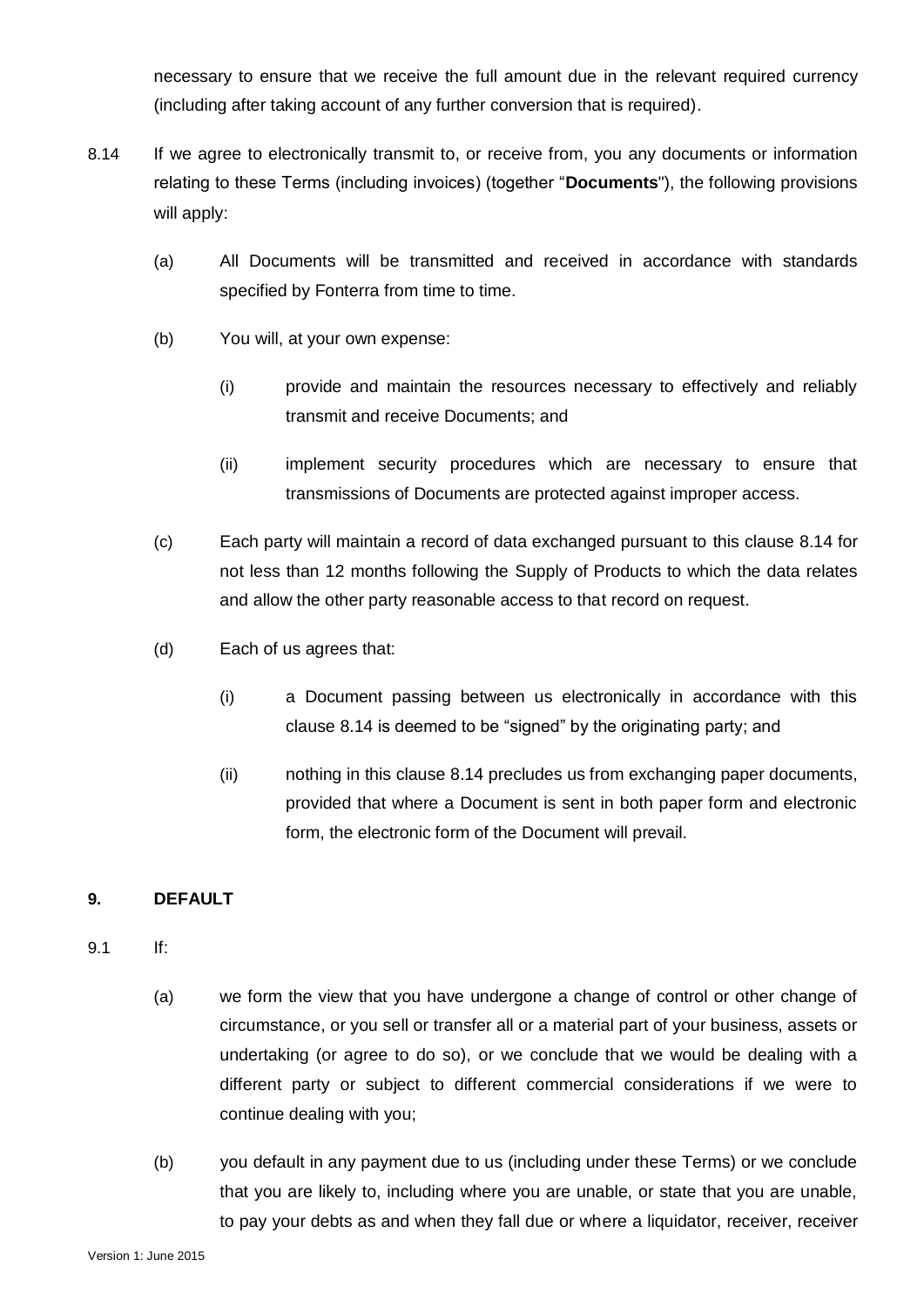and manager, controller, trustee or other insolvency administrator is appointed in respect of you or any (or all) of your assets, or a scheme of arrangement is proposed or approved in respect of you or a mortgagee enters into possession of any of your assets or any similar situation occurs; or

(c) you are otherwise in breach of these Terms, the terms and conditions of any credit we extend to you (including where you exceed your credit limit with us) or any other agreement between you and us,

then, without limiting the terms and conditions of such credit, or such other agreement, or our other rights, in such circumstances we may, at our option:

- (d) withhold or cancel the relevant Shipment and/or any subsequent Shipment with notice to you but without prejudice to any other action or remedy which we have or might otherwise have had; and/or
- (e) retain any deposit you may have paid (which shall be forfeited by you) and/or draw on any relevant L/C, bank guarantee or standby L/C; and/or
- (f) reclaim and/or resell the Products in your possession or under your control and may enter premises where we believe that Products are stored or held to do so, and recover from you all costs of doing so,

and all monies owing and outstanding by you to us on any account whatsoever will become immediately due and payable (without the requirement for notice from us).

9.2 We will not be liable to you for any losses you incur as the result of our exercising any of our rights under this clause [9.](#page-9-0)

#### <span id="page-10-0"></span>**10. WARRANTIES AND LIMITATION OF LIABILITY**

- <span id="page-10-1"></span>10.1 Notwithstanding any provision to the contrary in these Terms, these Terms do not exclude or limit the application of any law in Singapore or any country where such laws apply to the subject matter of these Terms with respect to any Products to the extent that to do so would:
	- (a) contravene that law; or
	- (b) cause any part of this clause [10](#page-10-0) to be void.
- <span id="page-10-2"></span>10.2 Subject to clause [10.1,](#page-10-1) we:
	- (a) warrant only that each Product at the point of Delivery meets the Specifications or, in the case of Products Delivered pursuant to clause 4.2, the relevant specification referred to in clause 4.2;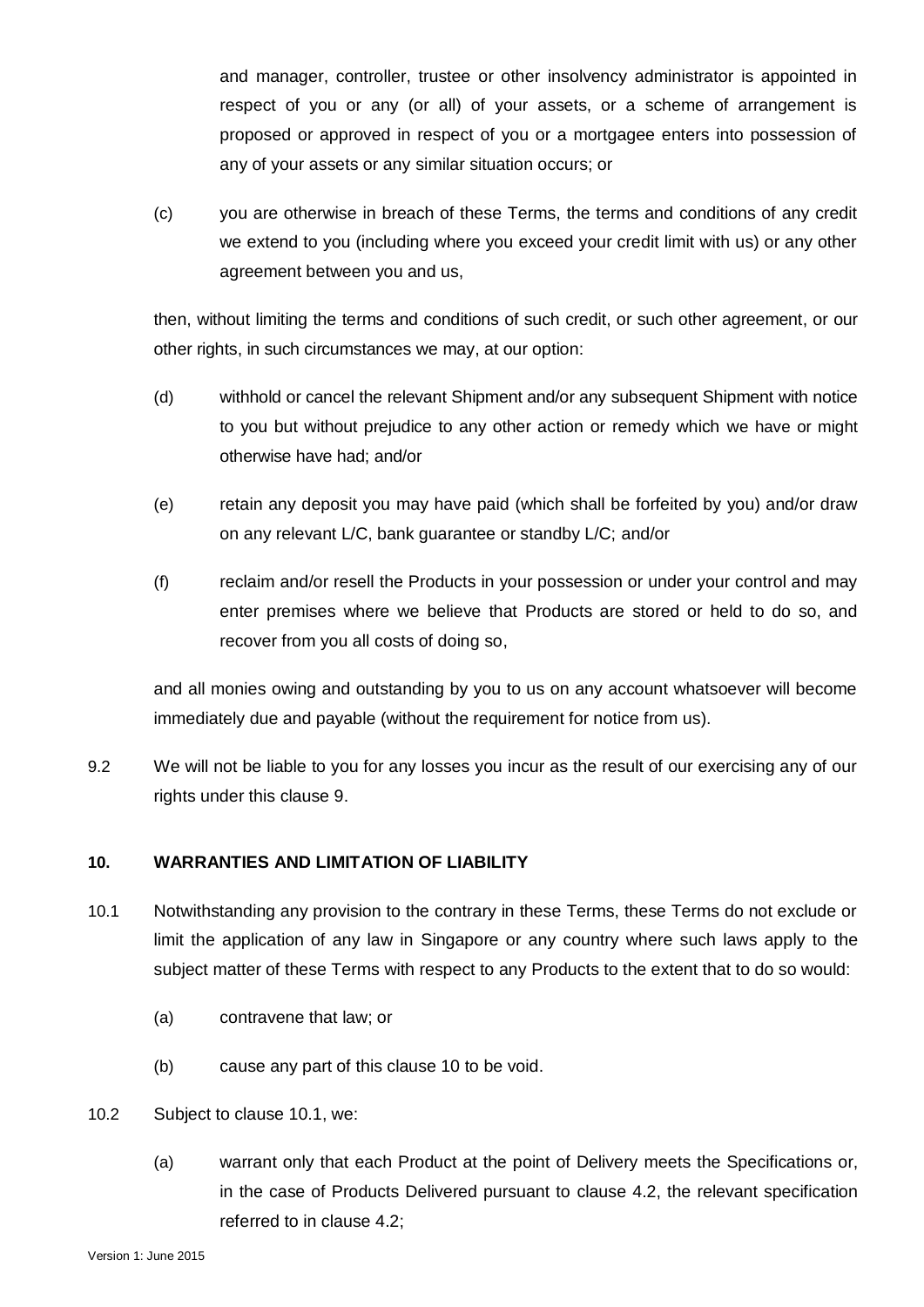- (b) make no other representations or warranties in respect of the Products, including representations or warranties concerning fitness for purpose or appropriateness for your needs of any Product, and you must assure yourself of these matters having regard to your circumstances;
- (c) exclude all guarantees, conditions and warranties implied into these Terms (whether by statute, common law, custom of the trade or otherwise) or any Contract Confirmation, Shipment Schedule or Request for Supply.
- 10.3 Without limiting clause [10.2,](#page-10-2) we may from time to time provide advice, recommendations and statements with respect to the Products. However, we do not warrant or guarantee the accuracy or completeness of that advice, those recommendations or statements or the results obtained through the use of the Products. We expressly disclaim any liability for any damage to you from reliance on such advice, recommendations or statements. Such advice, recommendations and statements are relied on by you at your own risk and you should make other appropriate enquiries having regard to your circumstances. Any sample, description or visual representation or details of a good or product provided by us to you are representative only and the actual Product Supplied may differ.
- 10.4 If any Product is sold to you as stockfood, seconds or any similar classification you acknowledge that:
	- (a) the Products are not fit for human consumption and are sold by us on the representation from you that the Products will be exclusively used for the purpose of animal feed; and
	- (b) you will be liable to and indemnify us for all loss or damage (including damage to reputation) that we or any Related Company of Fonterra may suffer if you breach this clause.
- <span id="page-11-0"></span>10.5 Notwithstanding any other provision in these Terms, but subject to clause [10.1:](#page-10-1)
	- (a) we are not and will not in any circumstances be liable for any claim by you under or in connection with these Terms in contract, tort (including negligence) or otherwise unless notice of the claim is given in writing to us within 30 days of the claim arising, or within any other period prescribed in these Terms;
	- (b) we are not and will not in any circumstances be liable to you or any other person in contract, tort (including negligence) or otherwise for:
		- (i) any loss and/or damage to person or property; or
		- (ii) any indirect or consequential loss or for any loss of revenue, profits, goodwill, business or anticipated business, anticipated savings or for any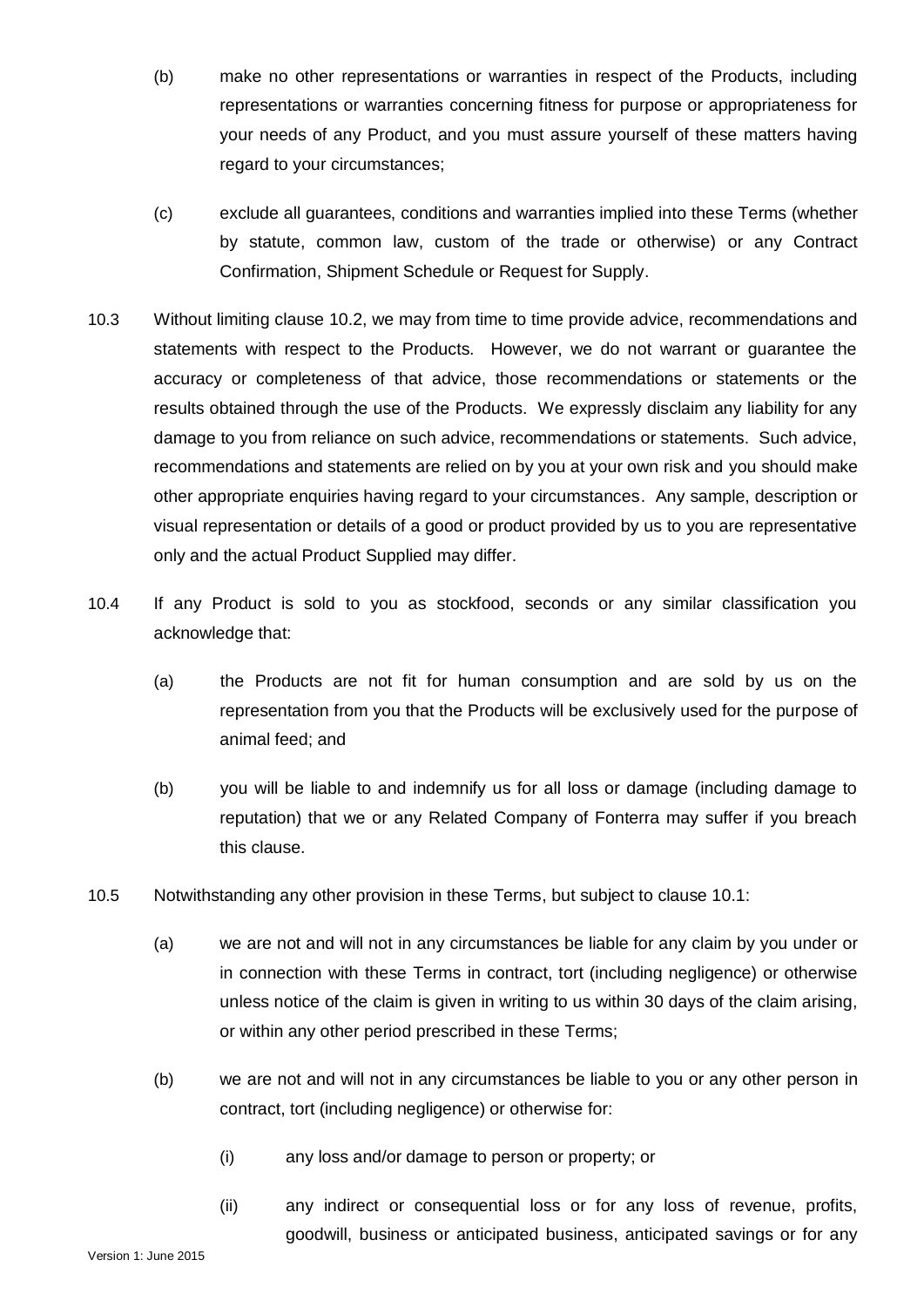business interruption, loss of data or other indirect or consequential loss or damage,

regardless of whether or not that loss or damage was, or ought to have been, contemplated by us;

- (c) our maximum aggregate liability in respect of claims in connection with each Shipment under these Terms (including the provision of any refunds, credit notes or Product replacements or reworks), whether in contract, tort (including negligence) or otherwise, is limited to:
	- (i) if your claim relates to a delay by us in Supplying any of the Products in that Shipment to you, an amount equivalent to 10% of the price you have paid (or will pay) for the Products in that Shipment to which the claim relates plus, if (but only if) there is also a defect in the Products or a failure of the Products to comply with their Specifications, the price you have actually paid for the Products in that Shipment which are defective or do not comply with their Specifications ; or
	- (ii) if your claim relates to the total failure by us to Supply any of the Products in that Shipment to you, the price you have actually paid for the Products in that Shipment to which the claim relates, plus an amount equivalent to 10% of the price you have paid (or would have paid) for the Products in that Shipment to which the claim relates; or
	- (iii) in all other circumstances, the price you have actually paid for the Products in that Shipment to which the claim relates; or
	- (iv) the direct losses or damages that you actually incur or suffer,

whichever is less;

- (d) your sole remedies in relation to any defect in the Products or failure of the Products to comply with their Specifications are limited, at our option, to one of the following, as specified by us:
	- (i) refunding all or part of the price of the Products (or offering credit where payment has not then been made); or
	- (ii) replacing or reworking all or a portion of the Products or paying for someone else to do so;
- (e) your sole remedy in relation to any delay in Shipment or failure by us to Supply Products to you is a claim for damages, subject to this clause [10;](#page-10-0) and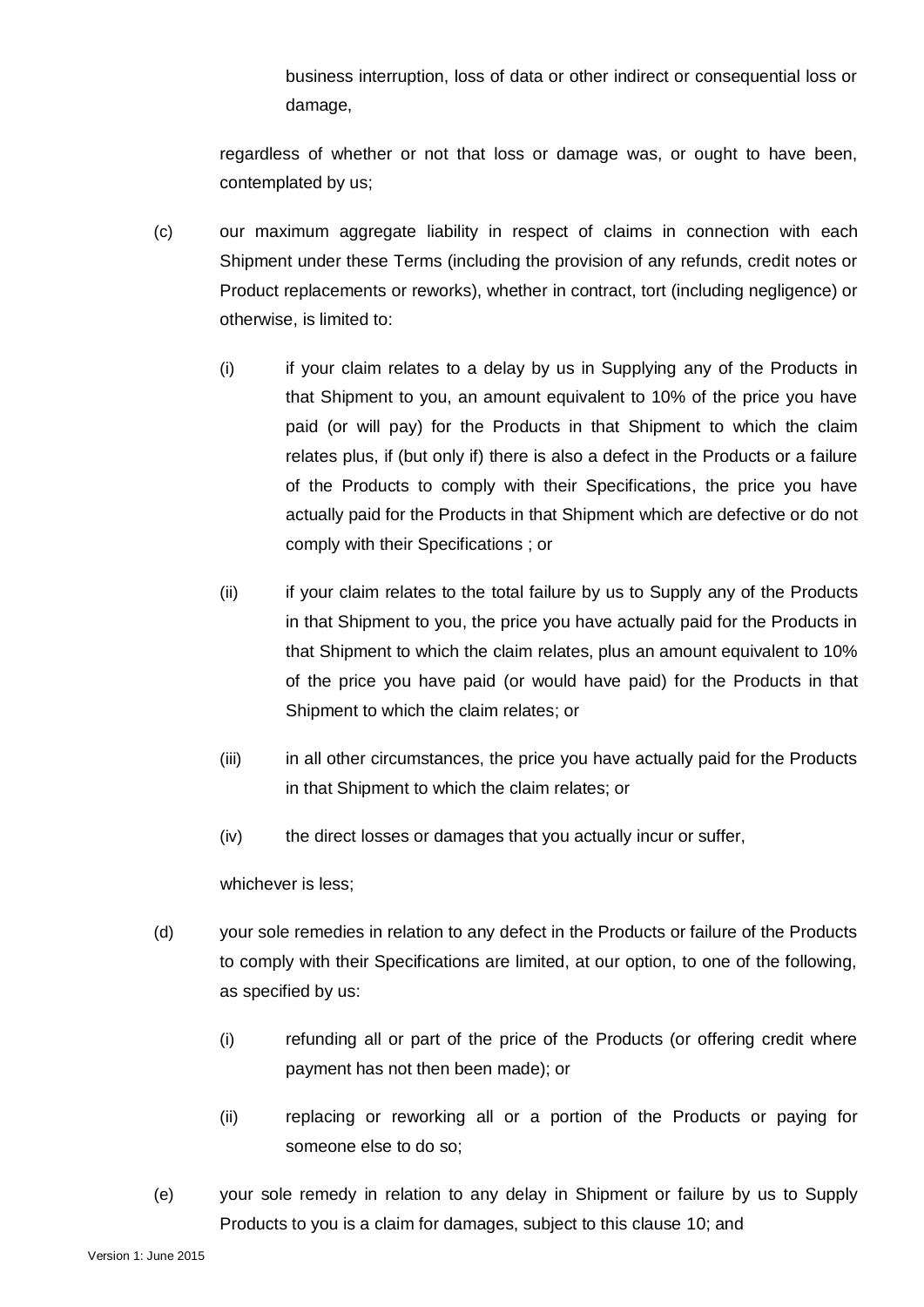- (f) your sole remedies for any breach of these Terms or loss or damage arising from the subject matter of these Terms are expressly set out in these Terms.
- 10.6 Any reworking of the Products shall be effected at such place as we may specify. We may require you to arrange for the transport, at our cost, of any Products to be reworked or made good.
- 10.7 You irrevocably grant us the sole control of the defence and all related settlement negotiations and other proceedings, and you shall assist and co-operate with us at your expense, as requested by us, in relation to any third party claim in relation to the Products.
- 10.8 You indemnify us and must keep us indemnified against all claims, suits, actions, demands, loss (including any indirect or consequential loss and any loss of revenue, profits, goodwill, business or anticipated business, anticipated savings and any business interruption, loss of data or other indirect or consequential loss or damage), liability, costs, expenses (including legal expenses on a full indemnity basis and any debt recovery agency fees), judgments and awards made against us or incurred by us to the extent that such is caused (directly or indirectly) by your handling, storage, use or sale of the Products, or by any negligent act or omission or breach of any law applicable to the handling, storage, use or sale of the Products (including as incorporated into another good or service) by you or any of your officers, employees, agents or contractors. This indemnity is a continuing indemnity and is in addition to any statutory rights or remedies we may have or exercise against you.
- 10.9 You agree to take reasonable steps to mitigate any loss or damage you may suffer under these Terms.

#### **11. GENERAL**

- 11.1 Nothing in these Terms gives you any right, title or interest in or to any of our assets or rights other than the Products (excluding any intellectual property rights in or relating to them and their packaging and storage, together with any associated goodwill), and then only in accordance with these Terms. Without limiting the foregoing, you agree that any packaging accompanying the Products which identifies the Product as being manufactured or supplied by us, must be disposed of in a manner that prevents its re-use or, if it is to be re-used, must be modified in appearance so that no reference or connection to us can be made.
- 11.2 Any confidential information or intellectual property provided by us in connection with the Products, including the Contract Confirmation and Shipment Schedule, remains at all times our confidential and proprietary information and may be used by you solely to complete the relevant Shipment and for no other purpose and must otherwise be kept in strict confidence by you. You must not disclose to any third party any information provided by us to you unless: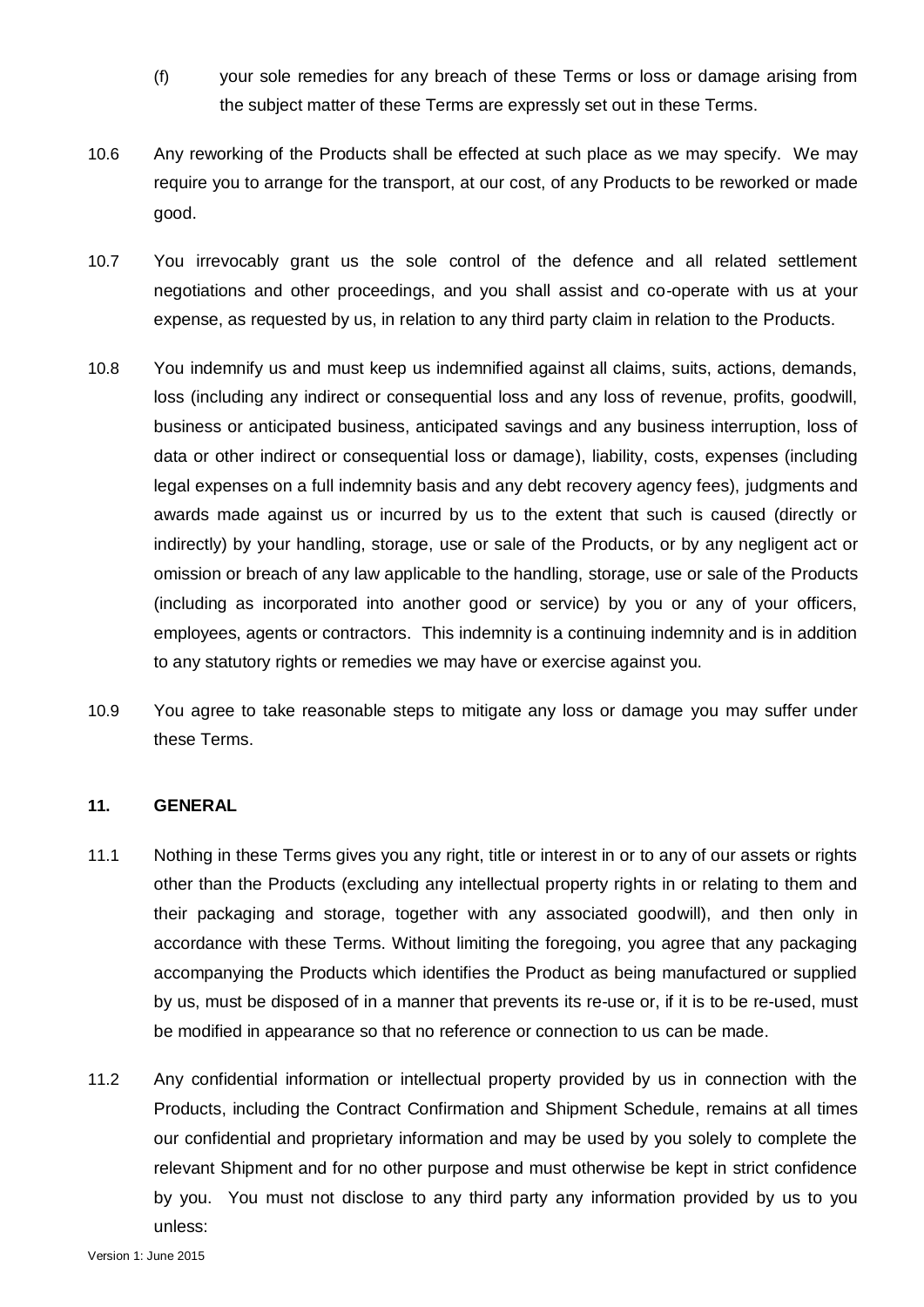- (a) the information is in the public domain (other than by reason of breach of any confidentiality obligation owed to us by anyone); or
- (b) the disclosure (including its form and context) is first approved by us in writing,

and any confidential information provided by us must immediately be returned to us on our request. You must ensure that your officers, employees, agents, contractors and advisers comply with this clause.

- 11.3 All intellectual property which is owned by, or is proprietary to, us at the date of these Terms shall remain owned exclusively by us. Any new intellectual property which is created as a result of, or in connection with, the provision of the Products, or otherwise in connection with these Terms, shall be owned by us. Nothing in these Terms confers on you any right or interest in, or licence to use, or permit to be used, any of our intellectual property. You must not use our intellectual property (including trade marks) without our prior written consent.
- 11.4 You agree as follows:
	- (a) You shall not, in relation to the Supply by you of the Products (including as incorporated into another good or service), give or make any undertaking, assertion or representation in relation to the Products without our prior approval in writing.
	- (b) The United Nations Convention on Contracts for the International Sale of Goods does not apply to these Terms or any transaction conducted in accordance with, or pursuant to, these Terms.
- 11.5 These Terms are governed by the laws of Singapore.
- 11.6 If any Related Company of us is involved in the provision, Delivery or Supply of Products to you, their acts are deemed to be ours, and we are entitled to enforce these Terms on their behalf. We also hold these Terms on trust for our officers, employees, agents, contractors and advisers.
- 11.7 Any dispute, difference or claim arising out of or in connection with these Terms, or the subject matter of these Terms, will be referred to and resolved by arbitration in accordance with the UNCITRAL Arbitration Rules ("**Rules**"). The place of the arbitration will be Singapore. The tribunal will consist of one arbitrator appointed in accordance with the Rules. For the purpose of article 6 of the Rules, the appointing authority will be the Singapore International Arbitration Centre ("**SIAC**"), on the basis of the SIAC International Panel. The language of the arbitration will be English.
- Version 1: June 2015 11.8 Any personal information collected by you or us in connection with these Terms must only be used or disclosed for the purposes of ensuring performance of these Terms and any future like arrangement or arrangements. This may include disclosure within your or our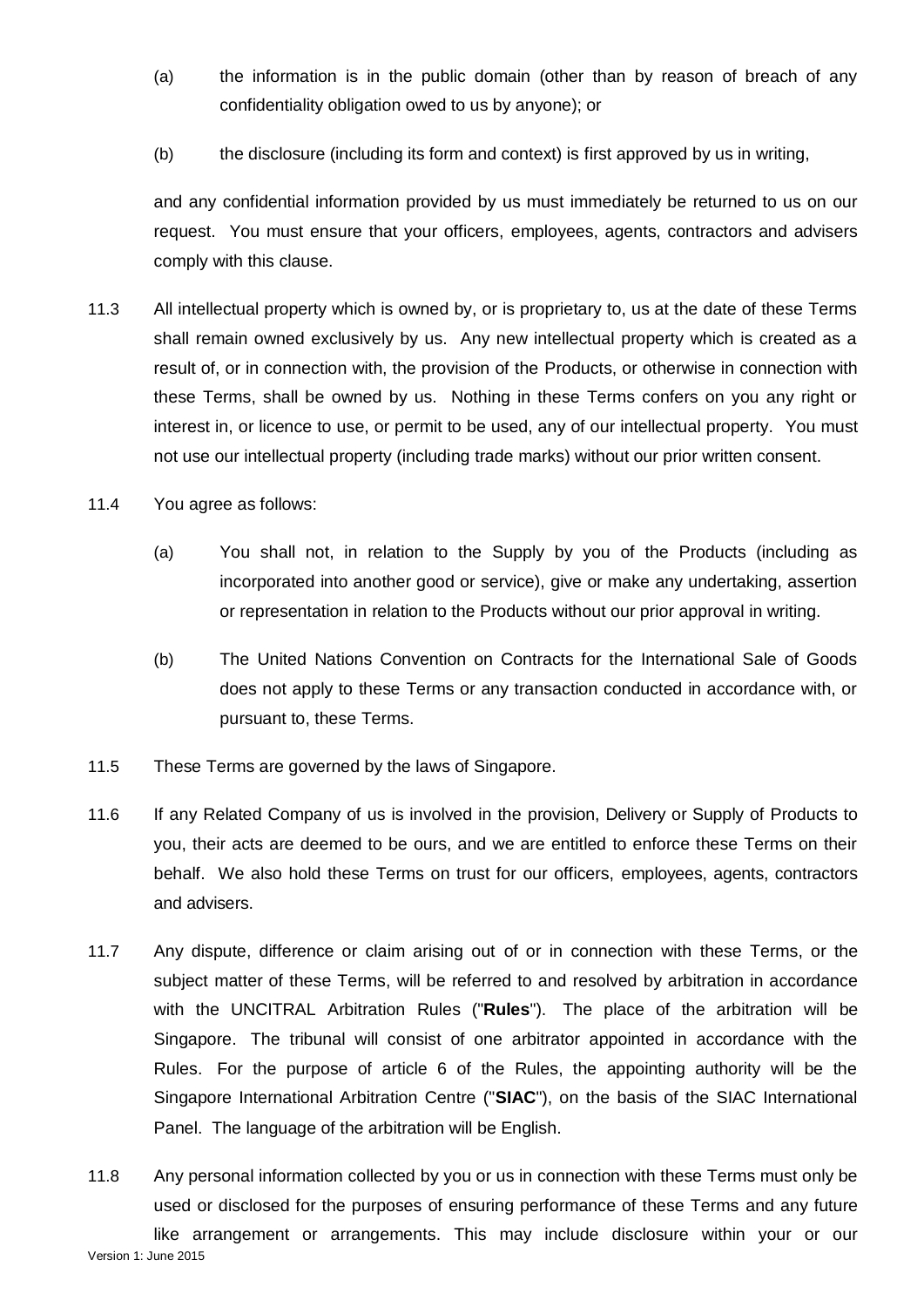organisations and to other parties involved in performing these Terms. You and we agree to comply with relevant privacy laws in respect of any personal information collected in connection with these Terms, any Shipments and any future like arrangement or arrangements.

- 11.9 In these Terms, another grammatical form of a defined word or expression has a corresponding meaning.
- 11.10 Headings are inserted for ease of reference only and do not affect the interpretation of these Terms.
- 11.11 If part or all of any provision of these Terms, the Contract Confirmation or your Request for Supply or its application to any person or circumstance is illegal or unenforceable, the provision will be interpreted as may be necessary to ensure it is not illegal or unenforceable. If any provision or part of it cannot be interpreted in that way, the provision or part of it will be severed from these Terms and the remaining provisions continue in full force and effect.
- 11.12 Any notice given by us under, or failure by us to insist on strict compliance with, any agreement between you and us (including these Terms) or any delay by us in exercising our rights under any such agreement is not a variation or waiver of any provision of that agreement or of any right available to us.
- 11.13 A rule of construction does not apply to the disadvantage of us because we prepared these Terms.
- 11.14 You may not assign or novate any or all of your rights or obligations under these Terms to a third party or purport to do so without our prior written consent (which may be given or withheld in our complete discretion).
- 11.15 All notices under these Terms must be in writing and delivered by you or us to the other at the address that the other specifies from time to time, provided that any notice pursuant to clause [1.3](#page-0-0) may be given by us by posting details of the relevant amendments on our website, and you will be deemed to have received that notice on the day the amendments are posted by us on the website.
- <span id="page-15-0"></span>11.16 A party will not be liable for any failure to perform these Terms if the failure is due to a cause reasonably beyond the control of that party and that party uses its reasonable endeavours to perform despite the cause. In the event that we are unable to Deliver or Supply Products to you due to circumstances reasonably beyond our control (including, without limitation, delays in transportation and associated logistics not caused by us), we will notify you as soon as reasonably practicable, and if we are not able to agree alternative Supply arrangements with you, we may cancel the relevant Shipment(s) or any part thereof, without resulting liability, resell the relevant Products, and/or allocate the available Products amongst you and any of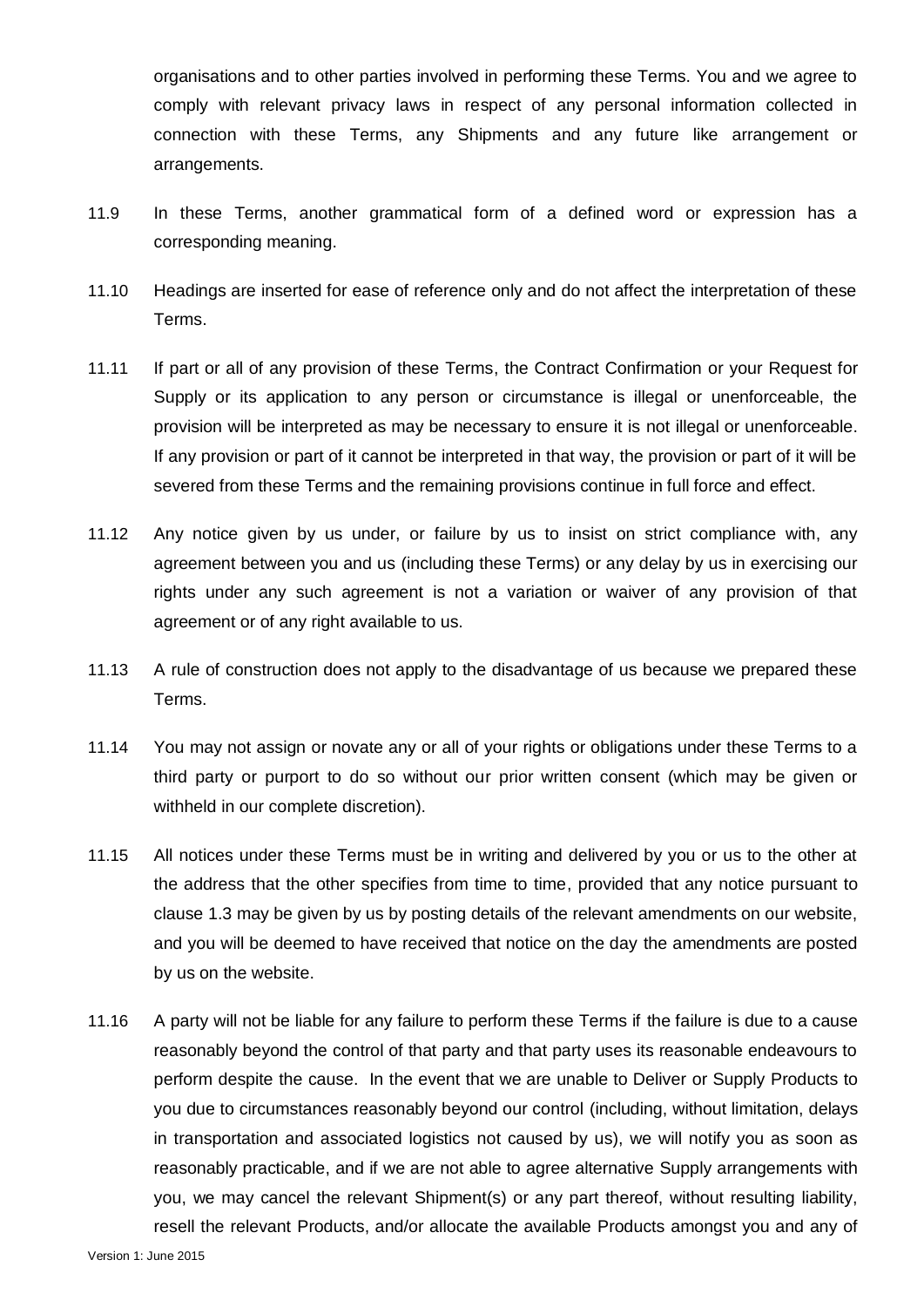our other customers as we see fit. This clause does not excuse a party from any obligation to make a payment when due.

- 11.17 Clerical errors or omissions, whether in compilation or otherwise in any quotation, Contract Confirmation, Shipment Schedule, Request for Supply, acknowledgement, invoice or other such documentation, are subject to correction by us.
- 11.18 Unless we otherwise expressly agree in writing, you acknowledge and warrant that any Products you purchase under these Terms are purchased solely for your own use and that you will not on-sell the Products in any market.

#### **12. DEFINITIONS**

12.1 In these Terms, unless the context otherwise requires:

**we**, **our, us** or Fonterra means Fonterra (SEA) Pte Ltd and its officers, employees, agents, contractors and advisers;

**you** or **your** means the purchaser or intending purchaser of the Products from us and includes any agent, contractor or representative of you (including your storage service provider, any carrier commissioned by you or anyone who transports the Products for you or on your behalf or processes or on-sells or on-provides goods or services incorporating the Products);

**Contract Confirmation** means the contract confirmation or other such documentation or communication (written or oral) that we provide to you which confirms that we have accepted your Request for Supply or that your Request for Supply is being processed by us;

**Deliver** means to deliver Products to you (as evidenced by the risk transfer from us to you in the Products occurring in accordance with the Incoterms Basis) and "Delivery" and "Delivered" have corresponding meanings;

**Duty** means any tax, impost, charge or levy of an export, customs, excise, import or similar nature applicable to the exportation, importation, transportation, sale, use or ownership of any Product and/or the performance of any incidental service from time to time under any law applicable thereto;

**Expected Shipment Period**, in respect of a Product, means the period between the first expected delivery date and the last expected delivery date specified in the Contract Confirmation and/or Shipment Schedule for that Product;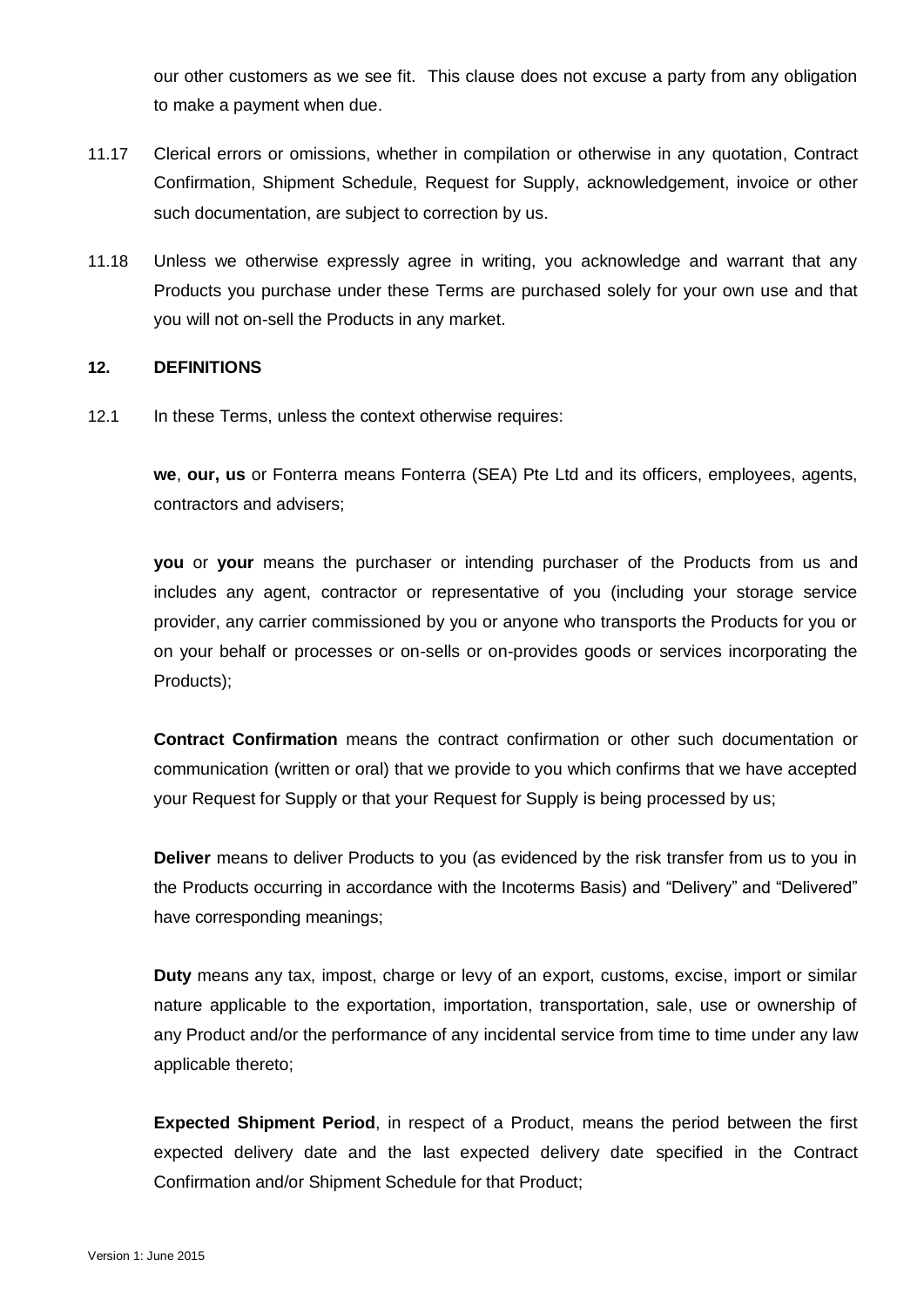**Incoterms** means the international rules for the interpretation of trade terms as published by the International Chamber of Commerce, Paris, France, in effect at the time of the contract;

**Incoterms Basis** means, in respect of any Product, the basis for delivery in Incoterms which is specified in relation to that Product in the Contract Confirmation for that Product, or which is otherwise agreed between us. If no Incoterm is so specified or agreed by us, then the applicable Incoterm will, at our election, be either:

- (a) the Incoterm held in our customer information system in respect of your previous Shipment; or
- (b) CFR;

**Products** means any goods or products Supplied under these Terms and includes any services supplied or deemed to be Supplied by us incidental to the Products and/or under these Terms;

**Related Company** means a company that controls or is controlled by another company that is in the same business group;

**Request(s) for Supply** means the orders or other such documentation or communications (written or oral) that we receive from you requesting the Supply of a certain quantity of Product, on a specified pricing basis, to one or more destinations;

**Sales Tax** means any tax or levy of a sales, value added or goods and service nature applicable to the sale and/or Supply of any Product from time to time under any law applicable thereto and includes stamp duty on these Terms or any transaction contemplated by them;

**Shipment** means a Supply of Products in accordance with the specific volume/delivery date shipment reference forming part of the Contract Confirmation and/or Shipment Schedule for those Products;

**Shipment Schedule** means the volume/delivery date shipment profile forming part of the Contract Confirmation, as supplemented by any subsequent delivery notices, purchase orders or such other communication from you (in each case accepted by us) further specifying or modifying that volume/delivery date shipment profile;